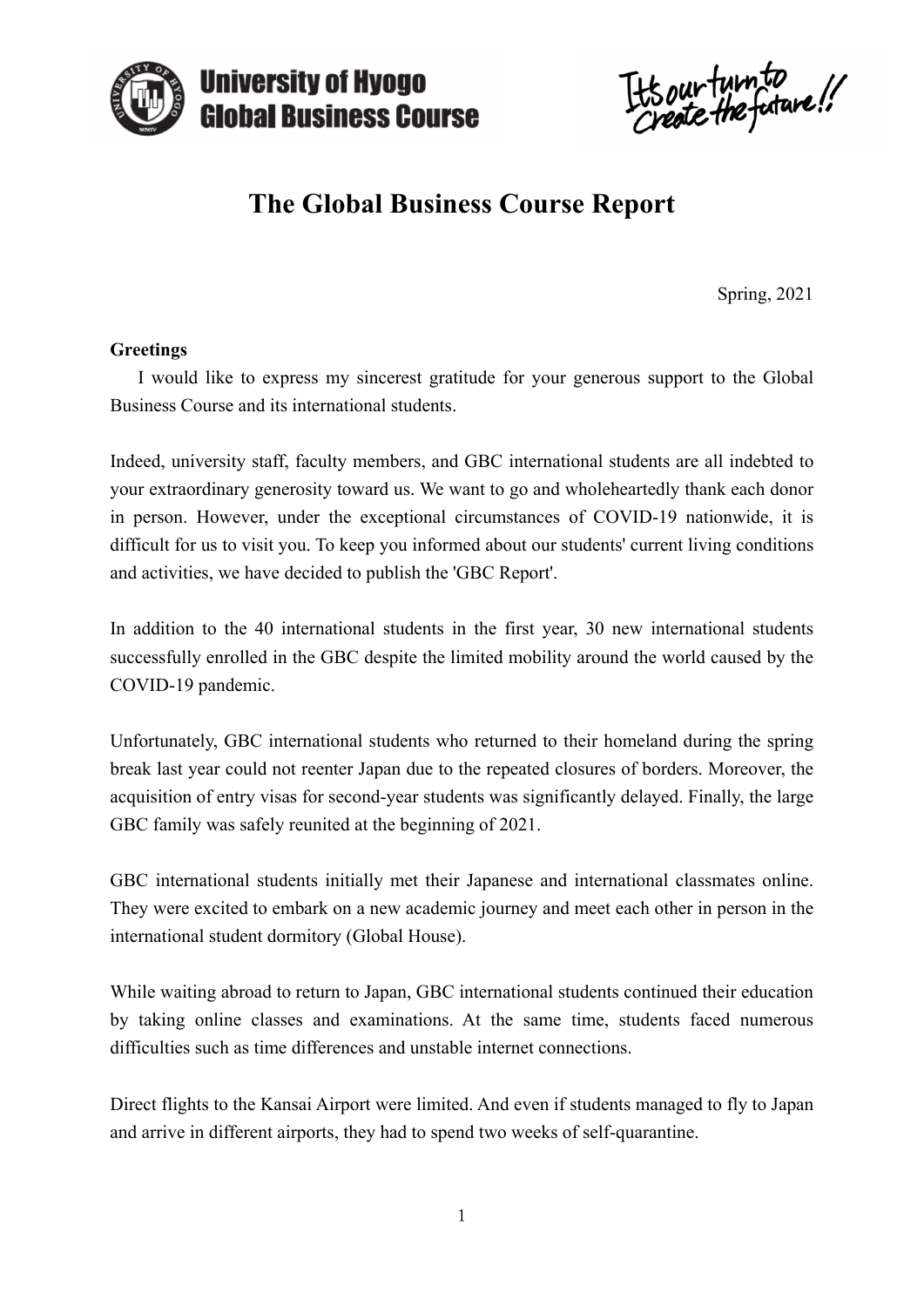Regarding the financial difficulties faced by GBC international students, none of them abandoned their studies thanks to the donations from local enterprises and official public aid. I would like to express my heartfelt gratitude for your invaluable contributions.

Our efforts to make the GBC a pioneering program with the highest academic standards that are competitive with Western countries are coming to fruition. The Japanese Ministry of Education, Culture, Sports, Science, and Technology (MEXT) evaluated our current efforts and educational vision. As a result, MEXT selected the GBC as "a Special Program of the Japanese Government Scholarship for Student Priority Placement." It is worth mentioning that MEXT only selected 10 leading universities such as the University of Tokyo and Kyoto University out of approximately 780 in Japan last year. The University of Hyogo was the only public institution among them.

International students will certainly bridge the gap between their respective countries and Japan. Their role is irreplaceable to boost the mutual bonds of friendship and cooperation at all levels. We will do our best to create a diverse and comfortable environment for our students to excel in their studies and future careers.

We would be highly grateful if you could kindly continue to support our promising mission.

Last but not least, I pray for your continued strength and success. These hard days will pass by, and life will return to normal soon after the end of the pandemic.

> Makoto KOSAKA, Vice President University of Hyogo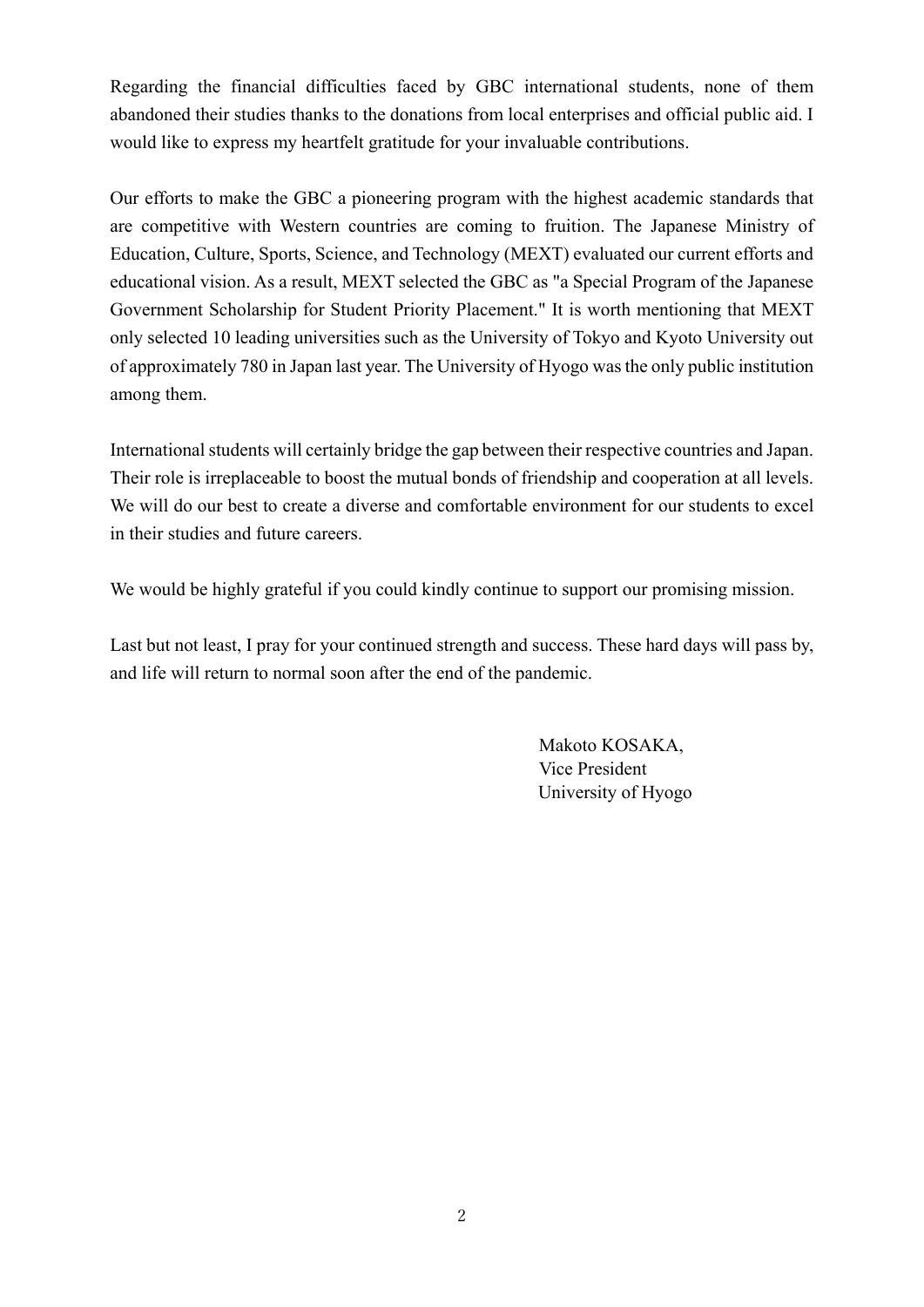| Country     | 2019 September Enrollment |        |                | 2020 September Enrollment |                 |                |
|-------------|---------------------------|--------|----------------|---------------------------|-----------------|----------------|
|             | Number of                 | Gender |                | Number of                 | Gender          |                |
|             | Enrolled                  | Male   | Female         | Enrolled                  | Male            | Female         |
|             | <b>Students</b>           |        |                | <b>Students</b>           |                 |                |
| Bangladesh  |                           | 2      |                |                           |                 |                |
| Bhutan      |                           |        |                |                           |                 |                |
| China       |                           |        |                | $\overline{2}$            |                 |                |
| India       |                           |        |                |                           |                 |                |
| Indonesia   |                           | 2      | 5              | b                         | 3               | 3              |
| Malaysia    |                           |        |                | 3                         |                 | 3              |
| Pakistan    |                           |        |                | C                         | 2               |                |
| Philippines |                           |        |                |                           |                 |                |
| Romania     |                           |        |                |                           |                 |                |
| Thailand    | 14                        | −      | ┑              | $\overline{4}$            |                 | 3              |
| Turkey      |                           |        |                |                           |                 |                |
| Vietnam     | 6                         | 4      | $\overline{2}$ | 5                         | 3               | $\overline{2}$ |
| Zambia      |                           |        |                |                           |                 |                |
| Taiwan      | 5                         |        | 4              | 4                         |                 | 3              |
| Total       | 40                        | 19     | 21             | 30                        | $1\overline{5}$ |                |

# **1. GBC International Students**

# **2. Courses for GBC International Students**

 First and Second Semesters: All courses are conducted in English, such as macroeconomics, business administration, bookkeeping, and others. There are approximately 22 classes per week.

Intensive Course: "Program to Experience Japan" The program not only deepens students' understanding of the Japanese culture and industry but also engages them in interactive experience-based learning. International students will bridge the gap between their countries and Japan in general, and disseminate the business prowess of Hyogo Prefecture and its entrepreneurs to foreign countries in particular.



GBC field trip, Program to Experience Japan

# **3. Campus Life**

 Most of the GBC classes are held on a small-scale basis of about 10 to 25 students per class. In research and project seminars, students are divided into 4 groups where they discuss assignments or deliver presentations. GBC offers an inclusive cross-cultural academic atmosphere where international and Japanese students enjoy the opportunity of studying together. Therefore, one can hear multiple English pronunciations in classes.

# **3. Mentorship Program**

 International students in Japan face many daily difficulties such as language barriers and cultural differences. To help new students adapt to life in Japan, especially during the COVID-19 crisis, the University of Hyogo launched a Mentorship Program in October 2020. Senior Japanese and International students (mentors) held regular consultation sessions with all new students (mentees) from October 2020 to February 2021. The program significantly boosted the self-reliance of new international students on and off-campus.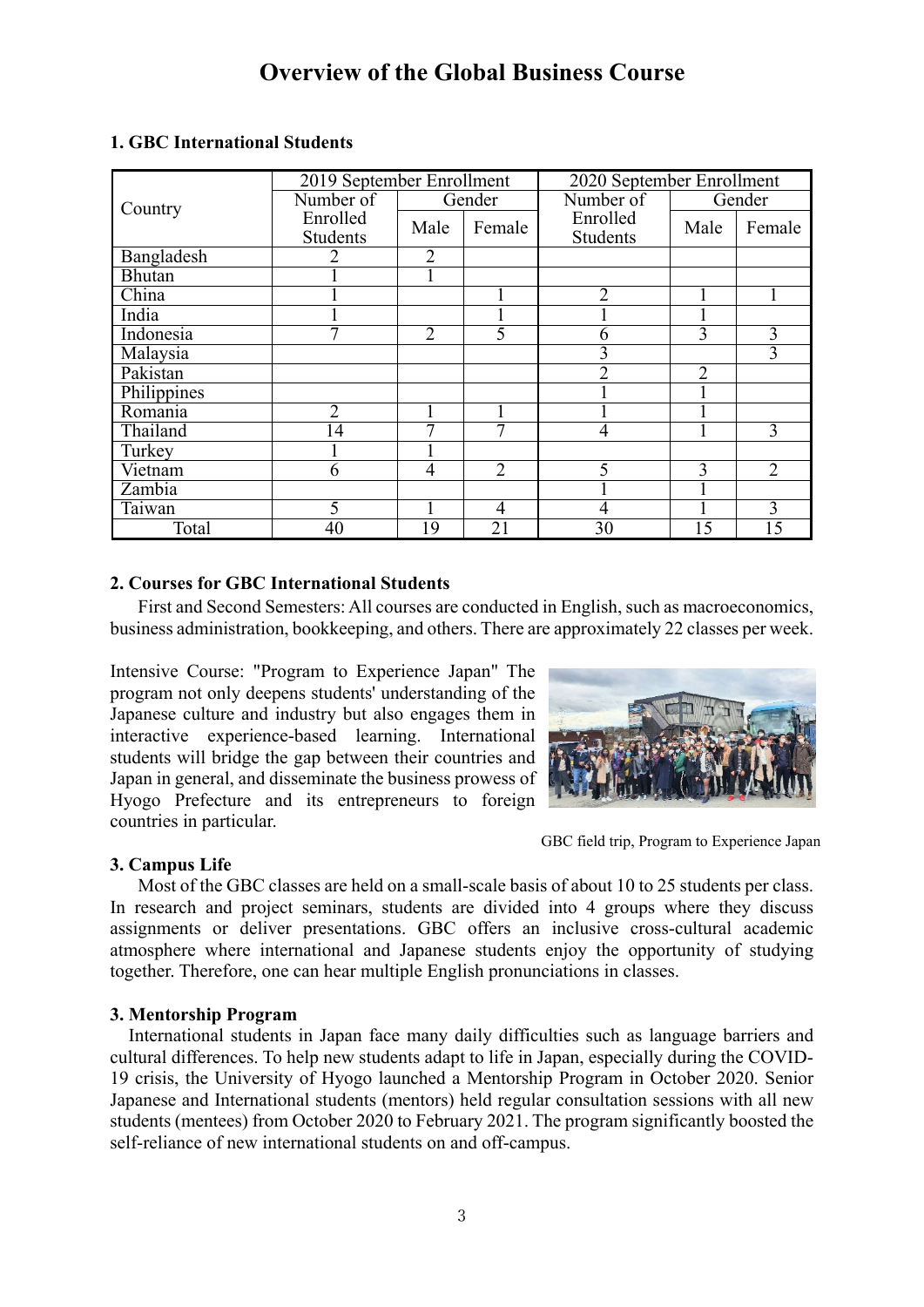# **4. Countermeasures to prevent the spread of COVID-19 infection when arriving in Japan.**

 In addition to supporting the 2020 academic year GBC international students with visa procedures, the university staff picked up students from the airport and facilitated PCR tests when needed.



GBC students were also provided with meals during their two weeks of selfquarantine and free-of-charge pocket Wi-Fi to take online classes smoothly.

Airport Pick Students moving into the dormitory

# **5. GBC international Students of the 2019 Academic Year**

Eleven international students of the 2019 academic year were selected as Resident Assistants (RAs) last year. As senior second-year students, RAs have been proactively supporting firstyear students in the dormitory. Non-resident assistants can live in the dormitory for one year. The table chart below shows students' status of residence after moving out of the dormitory.

|                                                    | Male     | Female                      | Total         |
|----------------------------------------------------|----------|-----------------------------|---------------|
| Students in the Dormitory (RAs)                    |          | 6                           | 11            |
| Kinoshita Dormitory (owned by the Foundation of    |          |                             |               |
| Kinoshita Memorial Enterprise)                     |          |                             |               |
| Prefectural housing (cooperation between the       |          |                             |               |
| University of Hyogo and the management division of |          | 5                           | 12            |
| Hyogo Prefectural Housing)                         |          |                             |               |
| Private apartments                                 |          | 8                           | 14            |
| Hyogo International House (owned by JASSO)         |          |                             |               |
|                                                    | $\theta$ | $\mathcal{D}_{\mathcal{L}}$ | $\mathcal{D}$ |
|                                                    |          |                             |               |
| Total                                              | 19       | 21                          | 4(            |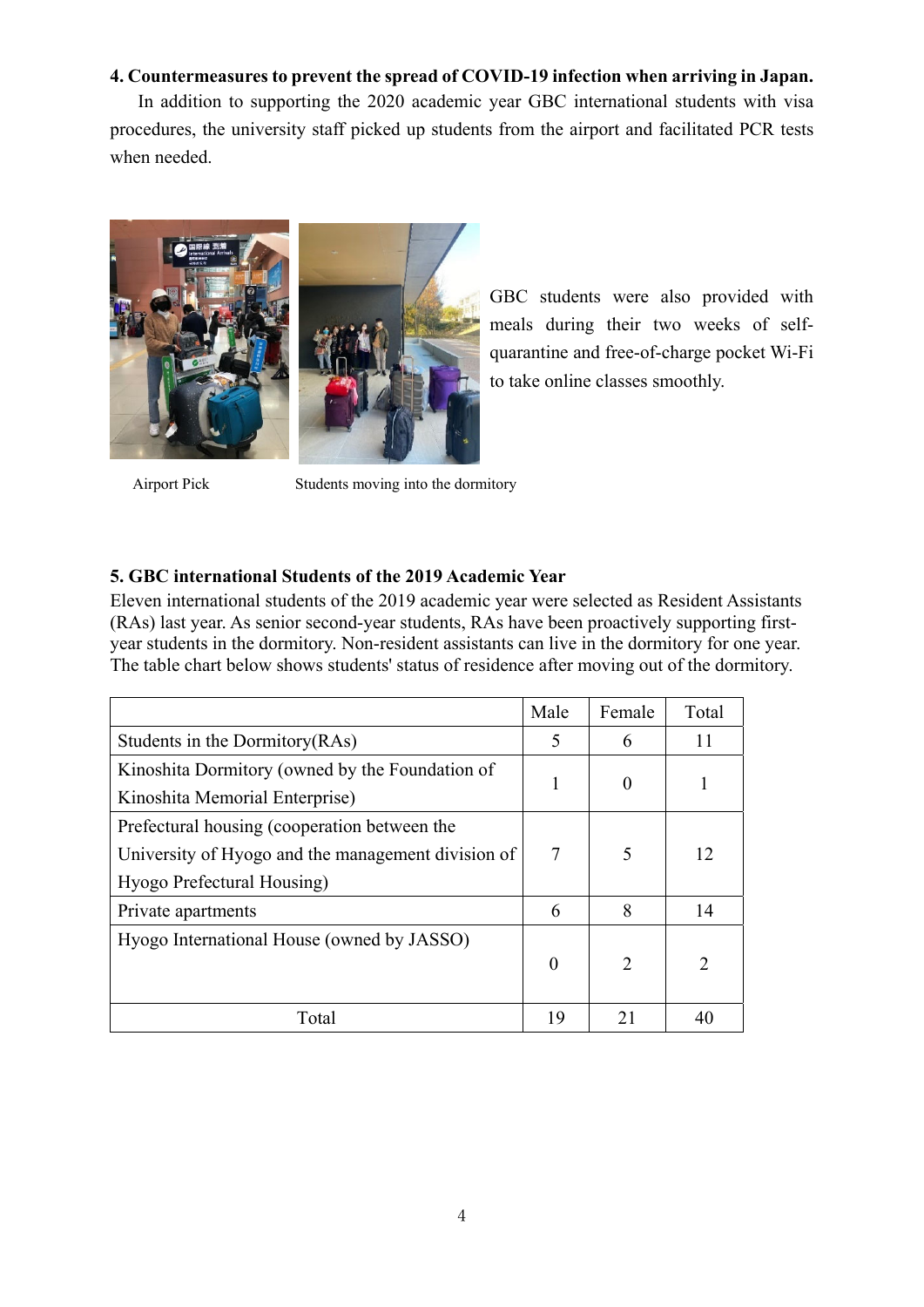# **Who is a "Resident Assistant (RA)"?**

RA is a second-year student who is voluntarily supporting new students, eager to contribute to the international dormitory, and able to live in the dormitory for one more year.

# **RA's Main Tasks:**

1- Cooperating with the university staff in managing programs or events in the dormitory. 2- Providing new students with multi-language support such as translation or interpretation. 3- Supporting students when moving in or out of the dormitory. 4- Implementing the Global House Cleanup Day.





Helping with moving Cleanup Day (Instagram post)

# **6. GBC International Student Support Fund "Startup Scholarship" Ceremony**

Thanks to many companies' financial donations to GBC international students, the University of Hyogo granted each student 100,000 Yen as a "start-up scholarship." The arrival of international students was delayed due to the COVID-19 travel restrictions. Therefore, the University of Hyogo held multiple scholarship conferment ceremonies.

In the first ceremony, the President of the University of Hyogo, Prof. Isao OHTA, explained the scholarship's purpose to recipient students and stressed the enormous contributions of the university's supporters. In the second ceremony, Vice President Prof. Makoto KOSAKA encouraged recipients to study hard.

|                       | Ceremony date             | Number of  | <b>Notes</b>                 |
|-----------------------|---------------------------|------------|------------------------------|
|                       |                           | recipients |                              |
| <b>First Ceremony</b> | November $16(Mon)$ , 2020 | 9          |                              |
| Second                | December 25 (Fri), 2020   | 15         |                              |
| Ceremony              |                           |            |                              |
| Third Ceremony        | Scheduled in spring, 2020 | 6          | After one student arrives in |
|                       |                           |            | Japan                        |

#### **Details of Scholarship Conferment Ceremonies**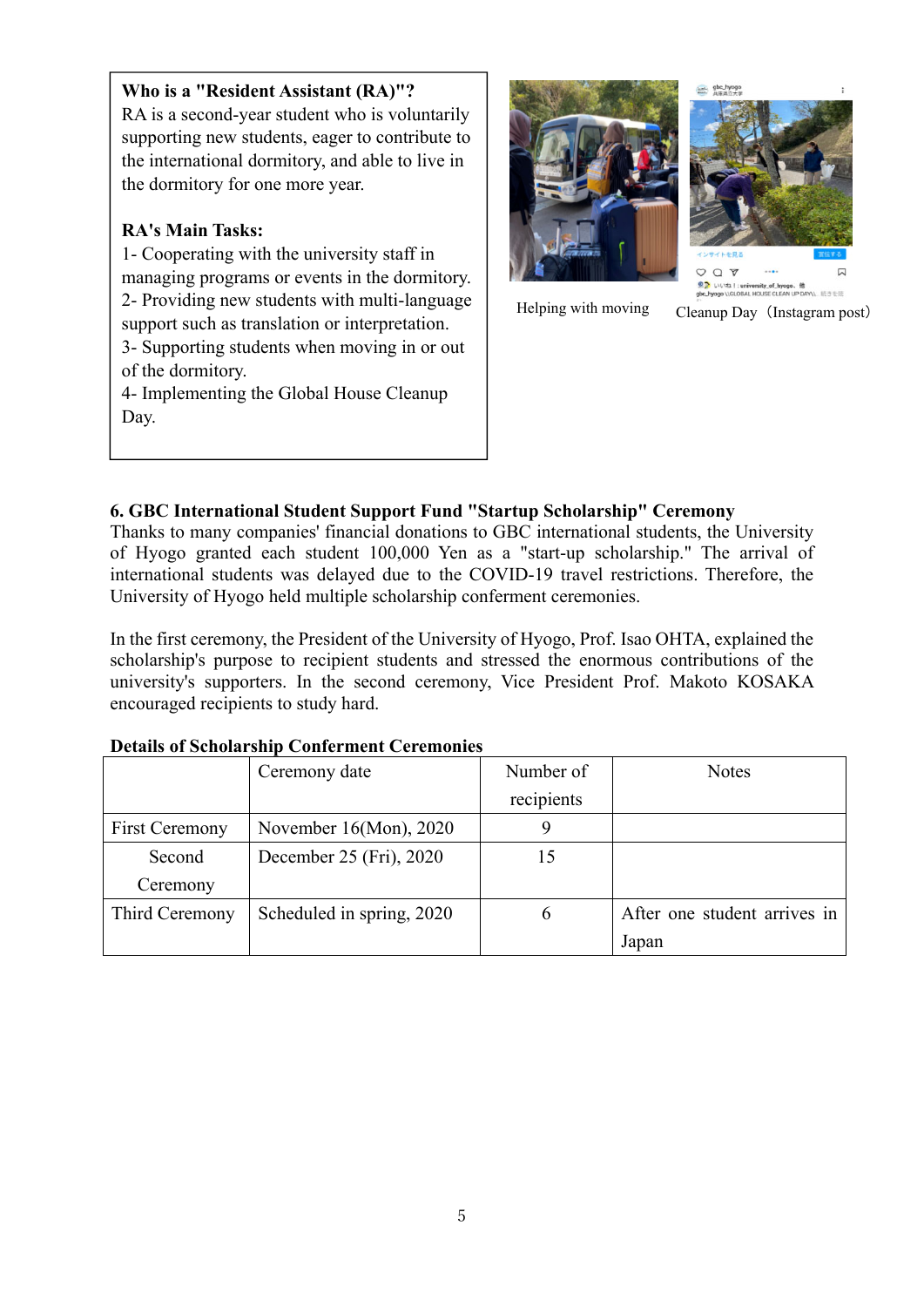

The First Scholarship Conferment Ceremonies in the Headquarters Building, Conference Room



The Second Scholarship Conferment Ceremony in the International Exchange Center

# **6. Prevention Measures Against COVID-19 Infection in the International Student Dormitory**

 Novel coronavirus infections increased in Hyogo Prefecture in 2021. Thus, the University of Hyogo took preventive measures against COVID-19 infection in the International Student dormitory, such as installing hand sanitizers on each floor, distributing masks and electric thermometers to students, and installing clear acrylic partitions in the common spaces on each floor.

Students' awareness and sense of urgency to prevent infections in the dormitory increased remarkably after the December 2020 RA meeting. RAs played a crucial role in implementing the COVID-19 measures, especially mask-wearing.



The December 2020 RA Meeting Preventive measures against COVID-19

COVID-19 Infection prevention measures for shared spaces

# **6.GBC Students' Voices**



"I was concerned about living in the dormitory. However, contrary to my initial expectations, I could get along well with my roommates and transcend language barriers. I want junior students to enjoy a similar experience and live harmoniously in the dormitory."

Ms. Sakamoto, a second-year GBC student, from Japan.